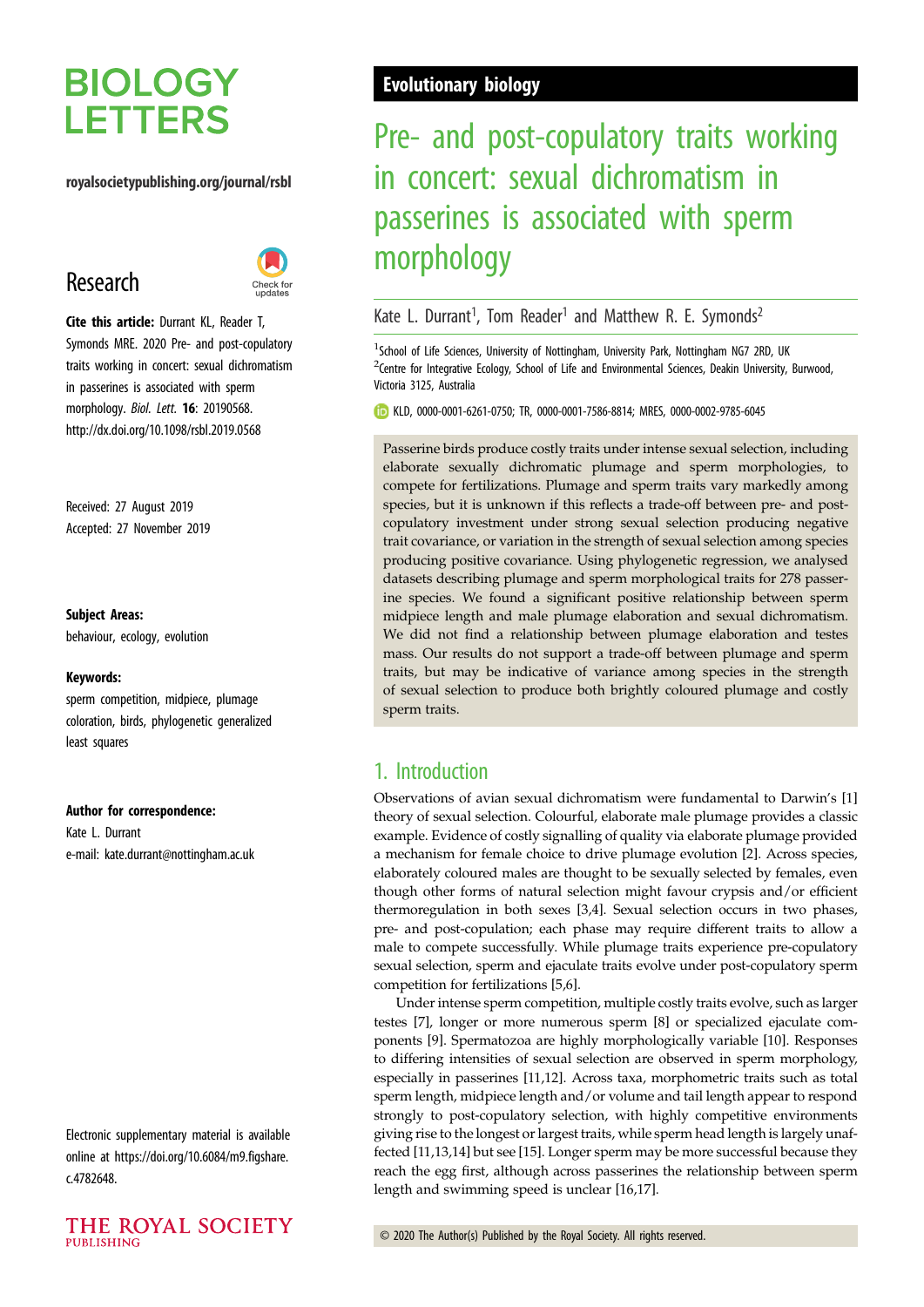2

Two studies have shown that passerine species with the most elaborate and sexually dichromatic male plumage are generally under strong sexual selection pressure [\[3](#page-4-0),[4](#page-4-0)]. Exceptions to this pattern come from species with tropical life histories (breeding in the tropics, low seasonality, small clutches), where females are brightly coloured [[3](#page-4-0)]. The intensity of sexual selection estimations came from the observed social mating system and relative testes size [\[4\]](#page-4-0), and social mating system, sexual size dimorphism and paternal care [\[3\]](#page-4-0). While these studies described the evolutionary consequences of pre-copulatory sexual selection for plumage, neither considered whether these responses were related to traits influencing sperm competition.

Sperm competition theory predicts a trade-off within species between pre-copulatory mating expenditure and postcopulatory ejaculate expenditure [[6,18](#page-4-0)]. In various taxa, many studies have demonstrated a negative relationship [\[19](#page-4-0)–[21](#page-4-0)], but others found a positive relationship [[22](#page-4-0)–[24\]](#page-4-0). A positive relationship has been taken as evidence for the phenotypelinked fertility hypothesis [\[25\]](#page-4-0) whereby condition-dependent male quality is expressed by investment in both secondary sexual characters and ejaculate traits.

Trade-offs within species do not necessarily lead to negative relationships between traits among species. If sexual trait variation among species is caused mostly by changes in the strength of sexual selection, positive correlations between traits under pre- and post-copulatory sexual selection could arise [\[26\]](#page-4-0). However, while diverse taxonomic groups show positive correlations [\[27](#page-4-0)], others show no correlation, or a negative relationship, suggestive of among-species trade-offs [\[28](#page-4-0)–[31](#page-5-0)]. A key predictor of among-species relationships appears to be the ability of males to monopolize females: as the frequency of monopolization increases, the relationship between the two types of trait shifts from positive or neutral to negative [[27](#page-4-0)]. However, the degree of monopolization is difficult to measure for wild passerines, unlike other bird groups (e.g. phasianids).

The investment relationship between passerine pre- and post-copulatory traits is unclear. There are few large-scale studies across passerine species, but Australasian wrens (Maluridae) demonstrated significant positive correlations between song traits and testes mass [[32](#page-5-0)]. Since passerines probably include species where males can monopolize females and those where they cannot, patterns of trait investment should depend on local sexual selection intensity and monopolization opportunities.

Extensive datasets on sperm traits [\[8,](#page-4-0)[33\]](#page-5-0) and sexual dichromatism [\[3,4\]](#page-4-0) make it possible to analyse the relationship between plumage and sperm morphology traits under differing intensities of sexual selection across species. We analysed these data to answer the question: do species with the most elaborate and/or most sexually dichromatic male plumage also show signs of investment in competitive sperm morphology, or is there a trade-off across species?

### 2. Material and methods

A sperm morphometric dataset for 278 passerine species was created from published (232 species [\[8,](#page-4-0)[33](#page-5-0)]) and unpublished data (46 species, K. Durrant). Measurements (micrometer) of four sperm traits were used: total sperm length, head length, midpiece length and tail length (see electronic supplementary material). Potentially, the tail length indicates swimming speed [\[16\]](#page-4-0) but see [[17](#page-4-0)], the head length indicates fertilizing capacity

[[10](#page-4-0)] and midpiece length indicates available mitochondria energy [[34](#page-5-0)]. Testes mass data were obtained for 232 species [\[8](#page-4-0)[,33\]](#page-5-0).

Plumage data derived from two studies [[3,4](#page-4-0)] (see electronic supplementary material). Dale et al.'s [[3\]](#page-4-0) data included 278 species for which we had sperm data. These provided a measure of plumage 'maleness', where males are expected to have more elaborately colourful plumage that is very different from females. We analysed both raw plumage scores for both sexes (henceforth 'elaboration'), and sex differences in scores (henceforth 'dichromatism'). Because plumage coloration is a complex trait characterized in many ways, we considered an alternative dataset [\[4](#page-4-0)], including 153 species for which we had sperm data. Dunn et al. [\[4\]](#page-4-0) assessed dichromatism by calculating the difference in brightness and hue between spectrophotometric measures of male and female feathers. Here, we consider both the signed and un-signed (modulus) values of this colour difference. We also used body size and tropical life-history data from Dale et al. [[3\]](#page-4-0). Full methods are in the electronic supplementary material.

To meet the assumption of normality, sperm tail length and testes mass were  $log_{10}$ -transformed, while midpiece length was square-root transformed. Sperm head length and total length were not obviously skewed, and were not log transformed. Subsequently, all reproductive morphology traits were z-standardized, as were the plumage elaboration and dichromatism traits from Dale et al. [[3\]](#page-4-0). To quantify associations between traits, while controlling for phylogeny, we used phylogenetic least-squares regression (PGLS) using multiple phylogenies for inference (details in electronic supplementary material). Reproductive morphology traits were response variables, with plumage elaboration and sexual dichromatism scores as predictors. While we think it more likely that selection on pre-copulatory traits drives selection on post-copulatory traits, alternative patterns of causation are possible [[30](#page-5-0)], and hence partial correlation (which does not formally assume causality) might be suitable for the analysis. However, since partial regression t-values are effectively the same as partial correlation t-values (with only minor variation due to the phylogenetic structure of the model residuals), the qualitative conclusions are unaffected. Body size and tropical life-history score were included as covariates, because both strongly influence plumage coloration and potentially other sexually selected traits [[3\]](#page-4-0).

Relationships between sperm traits and other sexually selected traits may be nonlinear [[12](#page-4-0)]. Consequently, we used likelihood-ratio tests to examine whether models that also included a quadratic predictor term for the plumage trait provided a better fit. In no case was the polynomial model a significantly better fit, consequently, we present the results only from the simpler linear models.

### 3. Results

Passerine bird species with more elaborate and dichromatic male plumage had longer sperm with longer midpieces. Averaging across 100 PGLS models, using 278 species [\[3\]](#page-4-0), plumage elaboration in males, and dichromatism, were significantly positively associated with sperm midpiece and total sperm length [\(table 1](#page-2-0); [figure 1](#page-3-0)). Other results indicate that species with more elaborate female plumage had significantly longer sperm heads. No measures of plumage elaboration were significantly associated with testes mass, although plumage dichromatism shows a positive tendency ( $p = 0.064$ ).

Covariates previously reported to be associated with plumage elaboration showed significant relationships with sperm and testes traits in most of our models for Dale et al.'s [[3](#page-4-0)] data ([table 1](#page-2-0)). Body size was negatively associated with midpiece length, head length and total sperm length,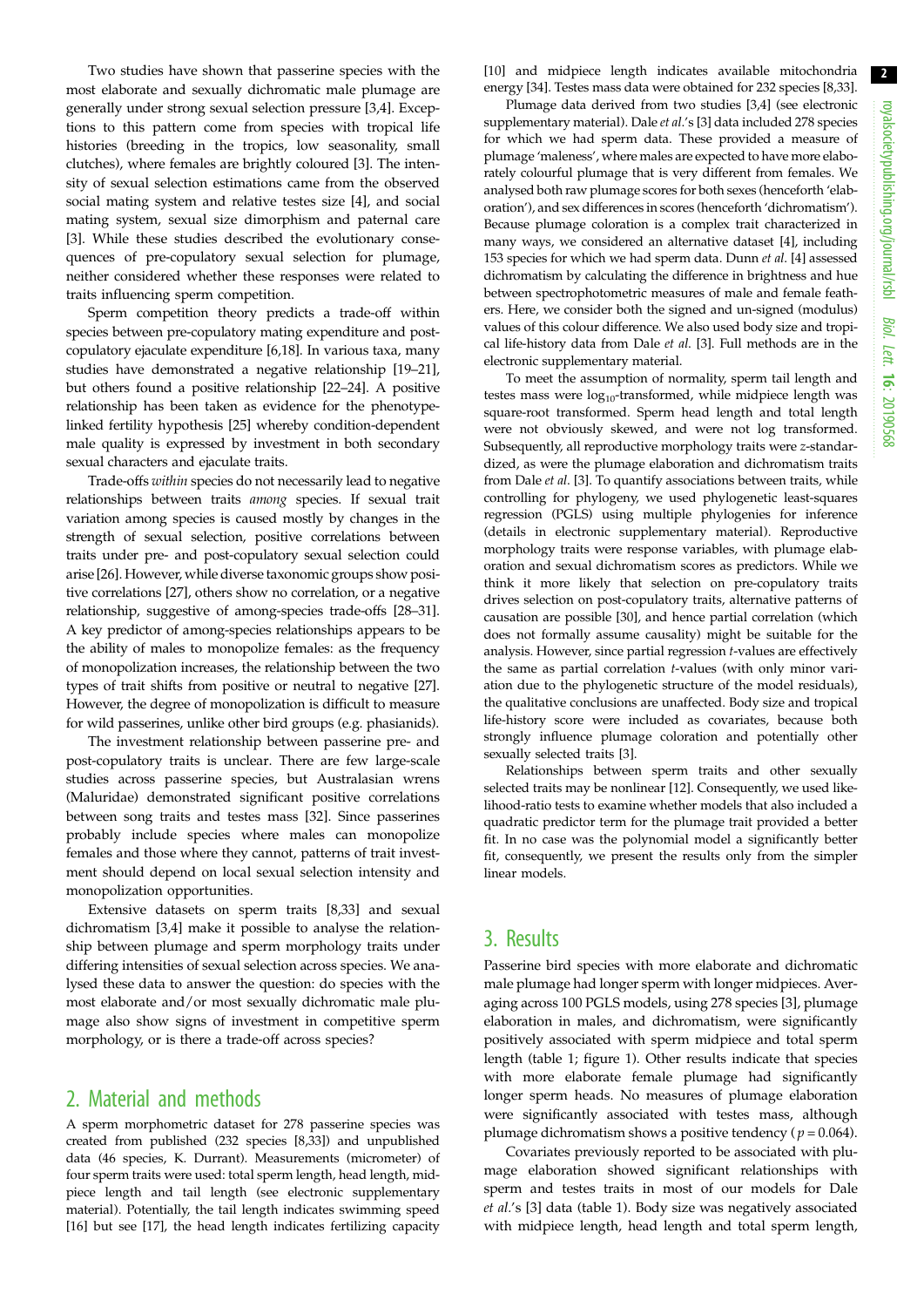Table 1. PGLS estimates of relationships between three different passerine plumage characteristics and sperm traits. Covariates: body size and tropical life history. s.e., standard error. Significant results in italics. Table 1. PGLS estimates of relationships between three different passerine plumage characteristics and sperm traits. Covariates: body size and tropical life history. s.e., standard error. Significant results in italics.

<span id="page-2-0"></span>

|                    |                        | male plumage elaboration            |                      |                          | female plumage elaboration               |          |       | sex difference in elaboration           |           |          |
|--------------------|------------------------|-------------------------------------|----------------------|--------------------------|------------------------------------------|----------|-------|-----------------------------------------|-----------|----------|
| response variable  | coefficient            | estimate (s.e.)                     |                      | $\overline{\phantom{0}}$ | estimate (s.e.)                          |          |       | estimate (s.e.)                         |           |          |
|                    |                        | $R^2 = 7.40\%; \ \lambda = 0.949$   |                      |                          | $R^2 = 5.14\%; \ \lambda = 0.947$        |          |       | $R^2 = 8.21\%; \ \lambda = 0.954$       |           |          |
| midpiece length    | plumage characteristic | 0.107 (0.038)                       | 2.813                | 0.005                    | $-0.029(0.029)$                          | $-1.026$ | 0.306 | 0.100(0.030)                            | 3.309     | 0.001    |
| $n = 278$          | body size              | $-0.181(0.062)$                     | $-2.934$<br>$-3.150$ | 0.004                    | $-0.144(0.062)$                          | $-2.327$ | 0.021 | $-0.153(0.060)$                         | $-2.538$  | 0.012    |
|                    | tropical life history  | $-0.131(0.042)$                     |                      | 0.002                    | $-0.105(0.043)$                          | $-2.436$ | 0.016 | $-0.100(0.041)$                         | $-2.432$  | 0.016    |
|                    | intercept              | $-1.285(0.428)$                     | $-3.007$             | 0.003                    | $-1.282(0.432)$                          | $-2.967$ | 0.003 | $-1.259(0.433)$                         | $-2.907$  | 0.004    |
|                    |                        | $R^2 = 5.60\%; \ \lambda = 0.868$   |                      |                          | $= 0.872$<br>$R^2 = 5.76\%; \lambda$     |          |       | $= 0.860$<br>$R^2 = 4.42\%; \lambda$    |           |          |
| head length        | plumage characteristic | 0.111 (0.059)                       | 1.886                | 0.060                    | 0.095 (0.047)                            | 2.024    | 0.044 | 0.009 (0.050)                           | 0.175     | 0.861    |
| $n = 278$          | body size              | $-0.256$ $(0.091)$                  | $-2.800$             | 0.006                    | $-0.251(0.091)$                          | $-2.759$ | 0.006 | $-0.226(0.090)$                         | $-2.509$  | 0.013    |
|                    | tropical life history  | $-0.183(0.066)$                     | $-2.758$             | 0.006                    | $-0.194(0.067)$                          | $-2.895$ | 0.004 | $-0.165(0.066)$                         | $-2.490$  | 0.013    |
|                    | intercept              | 0.291 (0.550)                       | 0.529                | 0.597                    | 0.279 (0.554)                            | 0.504    | 0.615 | 0.293 (0.545)                           | 0.536     | 0.592    |
|                    |                        | $R^2 = 1.65\%; \ \lambda = 0.901$   |                      |                          | $= 0.895$<br>$R^2 = 1.31\%; \lambda$     |          |       | $= 0.899$<br>$R^2 = 1.70\%$ ; $\lambda$ |           |          |
| tail length        | plumage characteristic | $-0.045(0.045)$                     | $-1.020$             | 0.309                    | 0.007 (0.035)                            | 0.212    | 0.832 | $-0.040(0.037)$                         | $-1.074$  | 0.284    |
| $n = 278$          | body size              | 0.134 (0.070)                       | 1.918                | 0.056                    | 0.121 (0.070)                            | 1.738    | 0.083 | 0.125 (0.069)                           | 1.817     | 0.070    |
|                    | tropical life history  | 0.034 (0.050)                       | 0.683                | 0.495                    | 0.025 (0.051)                            | 0.489    | 0.625 | 0.023 (0.049)                           | 0.456     | 0.649    |
|                    | intercept              | 1.074 (0.442)                       | 2.431                | 0.016                    | 1.075(0.438)                             | 2.455    | 0.015 | 1.070 (0.441)                           | 2.427     | 0.016    |
|                    |                        | $R^2 = 7.75\%; \ \lambda = 0.944$   |                      |                          | $= 0.942$<br>$R^2 = 5.32\%; \lambda$     |          |       | $= 0.948$<br>$R^2 = 8.06\%; \lambda$    |           |          |
| total sperm length | plumage characteristic | 0.120 (0.043)                       | 2.806                | 0.005                    | $-0.023(0.033)$                          | $-0.706$ | 0.481 | 0.104(0.034)                            | 3.032     | 0.003    |
| $n = 278$          | body size              | $-0.204(0.070)$                     | $-2.930$             | 0.004                    | $-0.165(0.070)$                          | $-2.364$ | 0.019 | $-0.174(0.068)$                         | $-2.548$  | 0.011    |
|                    | tropical life history  | $-0.158(0.047)$                     | $-3.345$             | 0.001                    | $-0.133(0.049)$                          | $-2.708$ | 0.007 | $-0.125(0.047)$                         | $-2.674$  | 0.008    |
|                    | intercept              | $-1.017(0.478)$                     | $-2.126$             | 0.034                    | $-1.016(0.482)$                          | $-2.106$ | 0.036 | $-0.990(0.483)$                         | $-2.050$  | 0.041    |
|                    |                        | $R^2 = 32.15\%$ ; $\lambda = 0.498$ |                      |                          | $= 0.480$<br>$R^2 = 32.02\%$ ; $\lambda$ |          |       | $R^2 = 32.78\%; \lambda$                | $= 0.488$ |          |
| testes mass        | plumage characteristic | 0.079 (0.057)                       | 1.389                | 0.166                    | $-0.030(0.051)$                          | $-0.594$ | 0.553 | 0.094 (0.051)                           | 1.863     | 0.064    |
| $n = 232$          | body size              | 0.700 (0.075)                       | 9.329                | 0.007                    | 0.731 (0.074)                            | 9.818    | 0.007 | 0.716 (0.073)                           | 9.816     | $-0.001$ |
|                    | tropical life history  | $-0.263(0.065)$                     | $-4.052$             | 0.007                    | $-0.240(0.065)$                          | $-3.680$ | 0.001 | $-0.247(0.064)$                         | $-3.877$  | 0.007    |
|                    | intercept              | $-0.192(0.293)$                     | $-0.657$             | 0.512                    | $-0.183(0.287)$                          | $-0.639$ | 0.524 | $-0.173(0.288)$                         | $-0.601$  | 0.548    |

royalsocietypublishing.org/journal/rsbl Biol. Lett. 16: royalsocietypublishing.org/journal/rsbl *Biol. Lett.* 16: 20190568

 $\overline{\mathbf{3}}$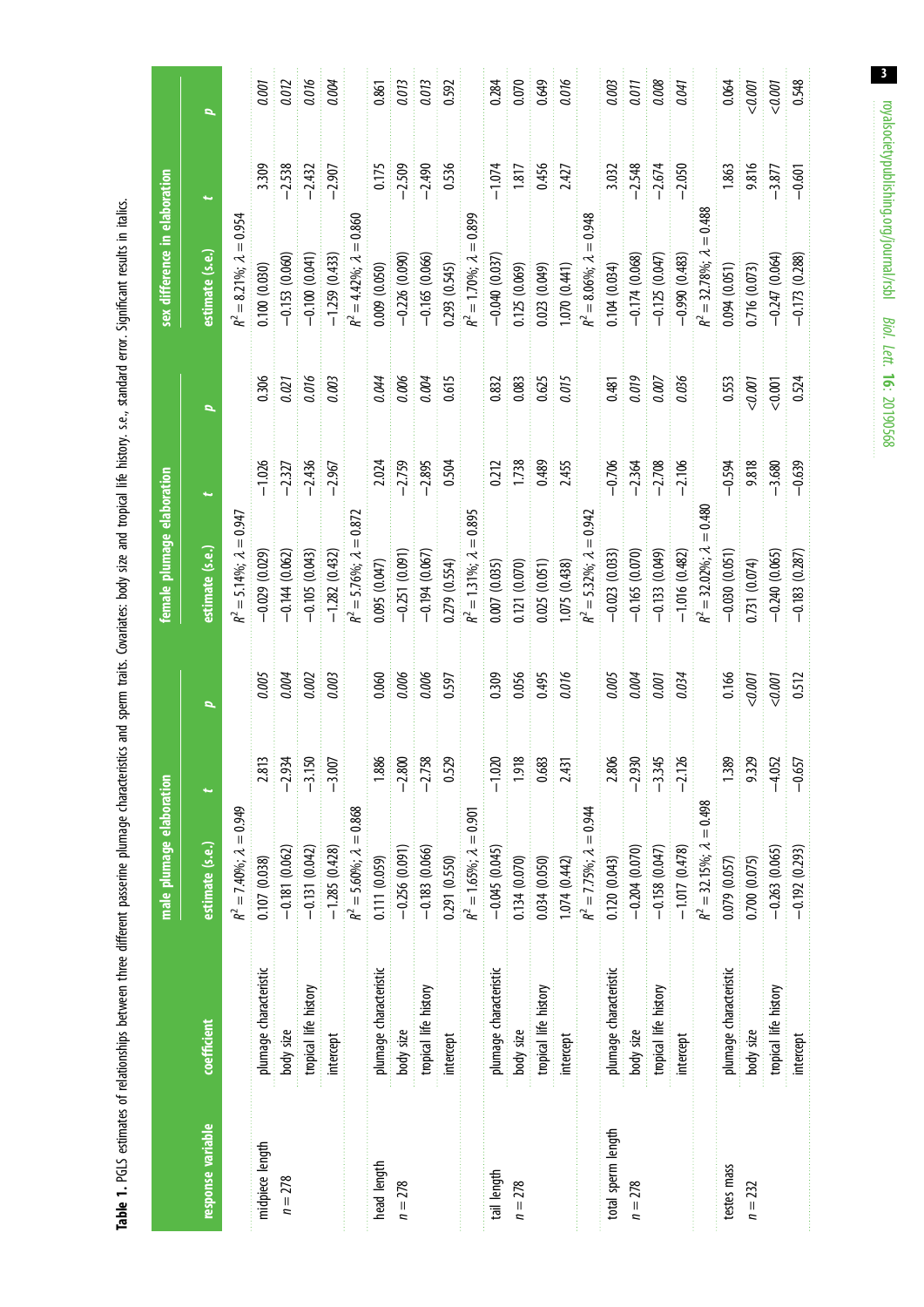<span id="page-3-0"></span>

Figure 1. Relationship between sperm midpiece length and plumage dichromatism (z-standardized), with best-fit linear regression line. (Online version in colour.)

and positively associated with testes mass. Tropical species had shorter sperm and smaller testes: tropical life history was significantly negatively associated with midpiece length, head length, total sperm length and testes mass. All models had relatively low predictive power, explaining less than 9% of the variance, except for testes mass ( $R^2 \approx 32\%$ ).

PGLS models of alternative plumage data ( $n = 153$ ; [[4](#page-4-0)]) did not show any significant relationships with sperm or testes traits (electronic supplementary material, table S1). The only significant predictor was body size, which was negatively associated with measures of sperm length, and positively associated with testes mass. The models had low predictive power ( $R^2$  < 12%), except for testes mass ( $R^2 \approx 45\%$ ). This analysis included fewer species and had lower statistical power than that derived from Dale et al. [[3](#page-4-0)]. When we re-fitted the first set of models, using Dale et al.'s [[3](#page-4-0)] data for only the 153 species considered by Dunn et al. [[4](#page-4-0)], the significant relationships with sperm traits disappeared (electronic supplementary material, table S2).

### 4. Discussion

We found a significant relationship between sexual dichromatism and the length of the sperm midpiece in passerines: increasing male-biased dichromatism is generally associated with greater midpiece length. If having a longer midpiece means that sperm are more competitive and successful at fertilization [\[35](#page-5-0)], this suggests that the dominant pattern of investment in pre- and post-copulatory sexual traits is not a trade-off. Instead, the result suggests that the interspecific strength of sexual selection varies markedly, and species under strong sexual selection invest more in both pre- and post-copulatory traits.

The assumption that midpiece length is a costly trait that conveys post-copulatory advantages lacks direct evidence, and our data are consistent with a lack of cost. However, considerable indirect evidence exists: longer sperm are generally produced under intense sperm competition and are more successful at fertilizing ova [\[36](#page-5-0)]. Longer sperm may swim at higher speeds [[16\]](#page-4-0) but see [[17\]](#page-4-0), leading to greater paternityshare in zebra finches [\[36](#page-5-0)]. Longer sperm are made up of longer flagella and midpieces [[12\]](#page-4-0). In most passerines, longer midpieces have a single mitochondrion wound around the flagellum [[37,38\]](#page-5-0). Longer midpieces produce more energy via adenosine triphosphate (ATP) [\[39](#page-5-0)], but see [[40\]](#page-5-0), which is correlated with increased sperm mobility and fertilizing capacity in Galliformes [[41,42](#page-5-0)], although this relationship is unknown for passerines.

In passerines, although sperm ATP concentration is not associated with faster swimming or rates of extra-pair paternity [[39\]](#page-5-0), it may be associated with sperm longevity. If females store sperm, as most birds do [\[43](#page-5-0)], spermatozoa that can remain both viable and motile over time should have a fertilizing advantage. Stored sperm reduce ATP consumption but still require it upon release [\[44](#page-5-0)]. A comparative study of passerine sperm length, swimming speed, rate of extra-pair paternity and clutch size (used to estimate female sperm storage duration) found there was no relationship between sperm speed and morphology, and a positive relationship between sperm length and extra-pair paternity rates, but no relationship with clutch size [[17\]](#page-4-0). However, clutch size is only weakly positively correlated with sperm storage duration [[45\]](#page-5-0). Mechanisms of sperm storage are not fully understood [[44,46\]](#page-5-0) and improved measures or proxies for female sperm storage capacity across passerines are needed before conclusions are drawn.

Tropical life history was negatively associated with midpiece length and testes mass, indicative of reduced sperm competition. Lower levels of sperm competition have been suggested for tropical-zone species [[47,48\]](#page-5-0), but see [[49\]](#page-5-0). Body size was positively associated with testes mass, probably reflecting allometric scaling [\[7\]](#page-4-0). However, there was no equivalent relationship between body size and sperm size: body size was negatively associated with midpiece and head length. This is consistent with other studies of vertebrates that have failed to find positive relationships (e.g.: mammals [[13\]](#page-4-0); birds [\[11\]](#page-4-0); frogs [[14\]](#page-4-0)).

Interestingly, there was no correlation between sexual dichromatism and testes mass. Dunn et al. [[4](#page-4-0)] found an association between testes mass and dichromatism in hue, but not in brightness, while there were no significant associations between any sperm traits and these measures of dichromatism or testes mass in our analysis. However, Dunn et al.'s [[4](#page-4-0)] large sample size  $(n = 977)$ , and high statistical power meant they were able to detect a relatively weak correlation. This relationship may be weak due to the competing ecological demands on plumage for female crypsis.

There are many ways of measuring plumage colour and dichromatism, all subject to error, and caution is required in interpreting the results of analyses of these data. We found correlations, but in contrasting ways, between Dale et al.'s [\[3\]](#page-4-0) and Dunn et al.'s [[4](#page-4-0)] measures of sexual dichromatism for the species in our study. Dale et al.'s [\[3\]](#page-4-0) measure of dichromatism had a positive correlation of  $(r = 0.412, d.f. = 151,$  $p < 0.001$ ) with Dunn *et al.'s* [\[4\]](#page-4-0) measure of hue dichromatism, but no correlation ( $r = -0.065$ , d.f. = 151,  $p = 0.424$ ), with their measure of brightness dichromatism. These measures actually estimate subtly distinct aspects of dichromatism; plumage elaboration in the case of Dale et al. [\[3\]](#page-4-0), and plumage coloration in the case of Dunn et al. [[4](#page-4-0)]. The datasets were produced by different methods: digital scoring of illustrations [[3](#page-4-0)], and spectral reflectance measurements of museum specimens [\[4\]](#page-4-0). The lack of correlation implies that methodological differences have significant effects on the biological meaning, and/or measurement error, of resulting variables.

The evolution of elaborate male plumage appears to be driven by intense pre-copulatory sexual selection. When we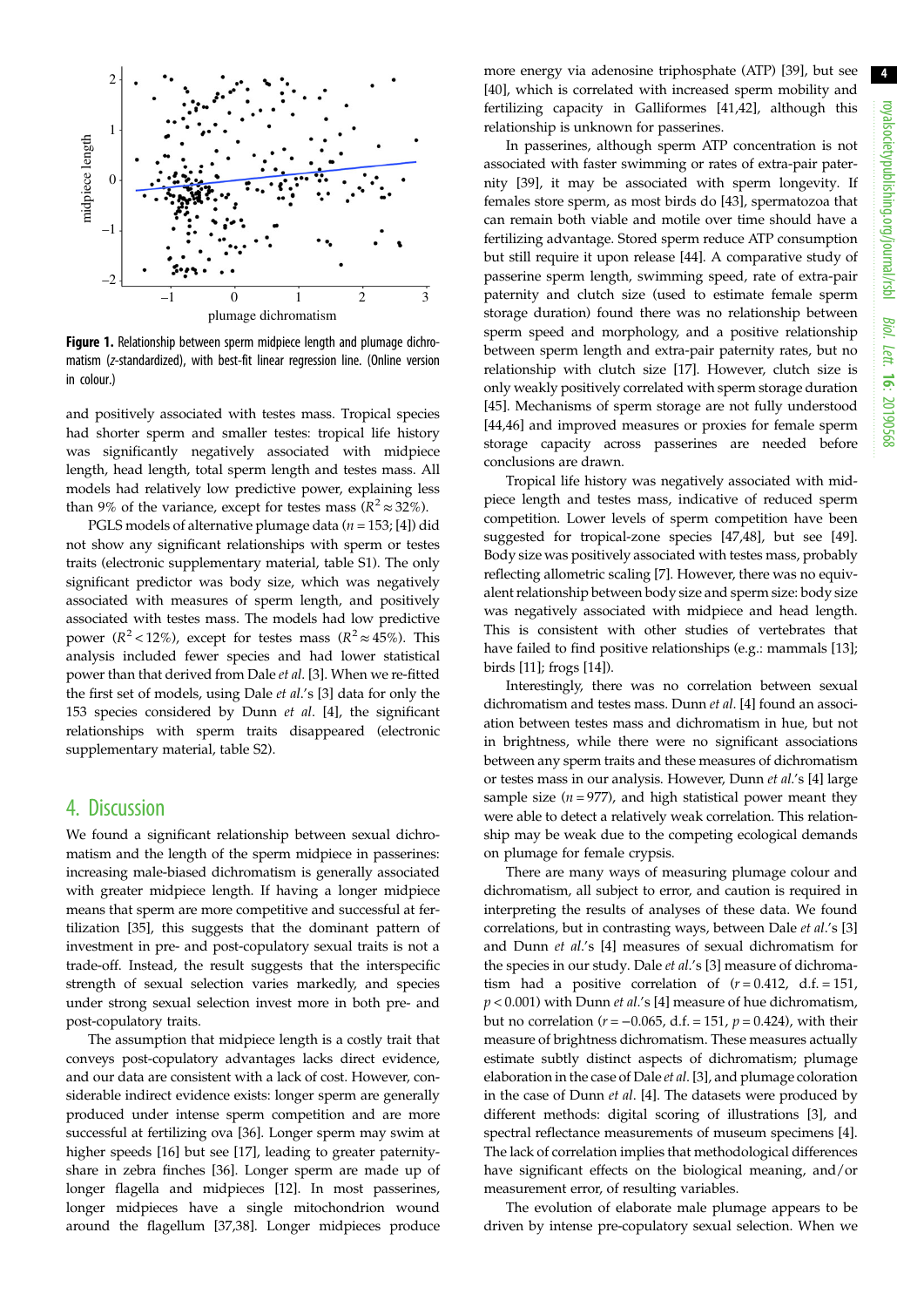5

<span id="page-4-0"></span>examined plumage in the context of post-copulatory selection, the strongest relationship was with sperm midpiece size. Understanding the function of enlarged midpieces requires investigation of the cost of producing midpieces and their role in fertilizing capacity. The observed relationship may reflect ecologically driven variation in the strength of sexual selection across taxa, with species under intense sexual selection investing heavily both in pre- and post-copulatory traits, while species under weaker sexual selection invest less in sexually selected traits. If resources are invested along an 'allocation tree' [[50\]](#page-5-0), any trade-off between different sexually selected traits could be masked by the higher-level trade-off between sexually selected traits and non-sexually selected traits. A separate point is that data are lacking on the ability of wild passerine males to monopolize females. Other studies have suggested that trade-offs between pre- and postcopulatory traits are most likely to arise in taxa where males can monopolize [27]; hence, if monopolization is generally rare in passerines, we might not expect a trade-off anyway. A greater understanding of the evolutionary interplay between pre- and post-copulatory traits is required to improve understanding of the ability of sexual selection to influence phenotypes.

Data accessibility. Data are provided as electronic supplementary material. Authors' contributions. K.L.D. and T.R. conceived the study and K.L.D. drafted the manuscript, M.R.E.S. performed the analysis and all authors interpreted the analysis and contributed to the final version of the paper. All authors gave final approval for publication and agree to be held accountable for the work performed therein. Competing interests. We declare we have no competing interests.

Funding. M.R.E.S. was supported by Deakin University's Academic Study Program Grant.

Acknowledgements. We thank Kaspar Delhey and two reviewers for discussion and suggestions.

### **References**

- 1. Darwin C. 1871 The descent of man, and selection in relation to sex. London, UK: J. Murray.
- 2. Hamilton W, Zuk M. 1982 Heritable true fitness and bright birds: a role for parasites. Science 218, 384-387. ([doi:10.1126/science.](http://dx.doi.org/10.1126/science.7123238) [7123238\)](http://dx.doi.org/10.1126/science.7123238)
- 3. Dale J, Dey CJ, Delhey K, Kempenaers B, Valcu M. 2015 The effects of life history and sexual selection on male and female plumage colouration. Nature 527, 367–370. ([doi:10.1038/nature15509\)](http://dx.doi.org/10.1038/nature15509)
- 4. Dunn PO, Armenta JK, Whittingham LA. 2015 Natural and sexual selection act on different axes of variation in avian plumage color. Sci. Adv. 1, e1400155. ([doi:10.1126/sciadv.1400155](http://dx.doi.org/10.1126/sciadv.1400155))
- 5. Parker GA. 1970 Sperm competition and its evolutionary consequences in the insects. Biol. Rev. 45, 525–567. ([doi:10.1111/j.1469-185X.1970.](http://dx.doi.org/10.1111/j.1469-185X.1970.tb01176.x) [tb01176.x](http://dx.doi.org/10.1111/j.1469-185X.1970.tb01176.x))
- 6. Parker GA. 1998 Sperm competition and the evolution of ejaculates: towards a theory base. In Sperm competition and sexual selection (eds TR Birkhead, AP Møller), pp. 3–54. San Diego, CA: Academic Press.
- 7. Møller AP, Briskie JV. 1995 Extra-pair paternity, sperm competition and the evolution of testis size in birds. Behav. Ecol. Sociobiol. 36, 357–365. [\(doi:10.1007/BF00167797\)](http://dx.doi.org/10.1007/BF00167797)
- 8. Immler S, Pitnick S, Parker GA, Durrant KL, Lüpold S, Calhim S, Birkhead TR. 2011 Resolving variation in the reproductive tradeoff between sperm size and number. PNAS 108, 5325–5330. ([doi:10.1073/](http://dx.doi.org/10.1073/pnas.1009059108) [pnas.1009059108](http://dx.doi.org/10.1073/pnas.1009059108))
- 9. Rowe M., Pruett-Jones S. 2011 Sperm competition selects for sperm quantity and quality in the Australian Maluridae. PLoS ONE 6, e15720. ([doi:10.](http://dx.doi.org/10.1371/journal.pone.0015720) [1371/journal.pone.0015720\)](http://dx.doi.org/10.1371/journal.pone.0015720)
- 10. Pitnick S, Hosken DJ, Birkhead TR. 2009 Sperm morphological diversity. In Sperm biology: an evolutionary perspective (eds TR Birkhead, DJ Hosken, S Pitnick), pp. 69–149. Oxford, UK: Academic Press.
- 11. Briskie JV, Montgomerie R. 1992 Sperm size and sperm competition in birds. Proc. R. Soc. Lond. B 247, 89–95. ([doi:10.1098/rspb.1992.0013](http://dx.doi.org/10.1098/rspb.1992.0013))
- 12. Immler S, Birkhead TR. 2007 Sperm competition and sperm midpiece size: no consistent pattern in passerine birds. Proc. R. Soc. B 274, 561-568. [\(doi:10.1098/rspb.2006.3752\)](http://dx.doi.org/10.1098/rspb.2006.3752)
- 13. Gomendio M, Roldan ER. 1991 Sperm competition influences sperm size in mammals. Proc. R. Soc. Lond. B 243, 181-185. ([doi:10.1098/rspb.](http://dx.doi.org/10.1098/rspb.1991.0029) [1991.0029\)](http://dx.doi.org/10.1098/rspb.1991.0029)
- 14. Byrne PG, Simmons LW, Roberts JD. 2003 Sperm competition and the evolution of gamete morphology in frogs. Proc. R. Soc. Lond. B 270, 2079–2086. [\(doi:10.1098/rspb.2003.2433](http://dx.doi.org/10.1098/rspb.2003.2433))
- 15. Gage MJ, Freckleton RP. 2003 Relative testis size and sperm morphometry across mammals: no evidence for an association between sperm competition and sperm length. Proc. R. Soc. Lond. B 270, 625–632. ([doi:10.1098/rspb.2002.2258](http://dx.doi.org/10.1098/rspb.2002.2258))
- 16. Lüpold S, Calhim S, Immler S, Birkhead T. 2009 Sperm morphology and sperm velocity in passerine birds. Proc. R. Soc. B 276, 1175–1181. ([doi:10.](http://dx.doi.org/10.1098/rspb.2008.1645) [1098/rspb.2008.1645\)](http://dx.doi.org/10.1098/rspb.2008.1645)
- 17. Kleven O, Fossøy F, Laskemoen T, Robertson RJ, Rudolfsen G, Lifjeld JT. 2009 Comparative evidence for the evolution of sperm swimming speed by sperm competition and female sperm storage duration in passerine birds. Evolution 63, 2466–2473. [\(doi:10.1111/j.1558-5646.2009.](http://dx.doi.org/10.1111/j.1558-5646.2009.00725.x) [00725.x](http://dx.doi.org/10.1111/j.1558-5646.2009.00725.x))
- 18. Parker GA, Lessells CM, Simmons LW. 2013 Sperm competition games: a general model for precopulatory male–male competition. Evolution 67, 95–109. [\(doi:10.1111/j.1558-5646.](http://dx.doi.org/10.1111/j.1558-5646.2012.01741.x) [2012.01741.x\)](http://dx.doi.org/10.1111/j.1558-5646.2012.01741.x)
- 19. Simmons LW, Emlen DJ. 2006 Evolutionary trade-off between weapons and testes. PNAS 103, 16 346–16 351. ([doi:10.1073/pnas.0603474103](http://dx.doi.org/10.1073/pnas.0603474103))
- 20. Simmons LW, Peters M, Rhodes G. 2011 Low pitched voices are perceived as masculine and

attractive but do they predict semen quality in men? PLoS ONE 6, e29271. ([doi:10.1371/journal.](http://dx.doi.org/10.1371/journal.pone.0029271) [pone.0029271\)](http://dx.doi.org/10.1371/journal.pone.0029271)

- 21. Durrant KL, Skicko IM, Sturrock C, Mowles SL. 2016 Comparative morphological trade-offs between preand post-copulatory sexual selection in giant hissing cockroaches (Tribe: Gromphadorhini). Sci. Rep. 6, 36755. [\(doi:10.1038/srep36755](http://dx.doi.org/10.1038/srep36755))
- 22. Pitcher TE, Rodd FH, Rowe L. 2007 Sexual colouration and sperm traits in guppies. J. Fish Biol. 70, 165–177. ([doi:10.1111/j.1095-8649.2006.](http://dx.doi.org/10.1111/j.1095-8649.2006.01292.x) [01292.x](http://dx.doi.org/10.1111/j.1095-8649.2006.01292.x))
- 23. Rogers DW, Denniff M, Chapman T, Fowler K, Pomiankowski A. 2008 Male sexual ornament size is positively associated with reproductive morphology and enhanced fertility in the stalk-eyed fly Teleopsis dalmanni. BMC Evol. Biol. 8, 236. ([doi:10.1186/](http://dx.doi.org/10.1186/1471-2148-8-236) [1471-2148-8-236](http://dx.doi.org/10.1186/1471-2148-8-236))
- 24. Navara KJ, Anderson EM, Edwards ML. 2012 Comb size and color relate to sperm quality: a test of the phenotype-linked fertility hypothesis. Behav. Ecol. 23, 1036–1041. [\(doi:10.1093/beheco/ars068\)](http://dx.doi.org/10.1093/beheco/ars068)
- 25. Sheldon BC. 1994 Male phenotype, fertility, and the pursuit of extra-pair copulations by female birds. Proc. R. Soc. Lond. B 257, 25–30. ([doi:10.1098/rspb.](http://dx.doi.org/10.1098/rspb.1994.0089) [1994.0089](http://dx.doi.org/10.1098/rspb.1994.0089))
- 26. Simmons LW, Lüpold S, Fitzpatrick JL. 2017 Evolutionary trade-off between secondary sexual traits and ejaculates. Trends Ecol. Evol. 32, 964–976. ([doi:10.1016/j.tree.2017.09.011\)](http://dx.doi.org/10.1016/j.tree.2017.09.011)
- 27. Lüpold S, Tomkins JL, Simmons LW, Fitzpatrick JL. 2014 Female monopolization mediates the relationship between pre- and postcopulatory sexual traits. Nat. Commun. 5, 3184. [\(doi:10.1038/](http://dx.doi.org/10.1038/ncomms4184) [ncomms4184](http://dx.doi.org/10.1038/ncomms4184))
- 28. Poulin R., Morand S. 2000 Testes size, body size and male–male competition in acanthocephalan parasites. J. Zool. 250, 551–558.
- 29. Fitzpatrick JL, Almbro M, Gonzalez-Voyer A, Kolm N, Simmons LW. 2012 Male contest competition and the coevolution of weaponry and testes in